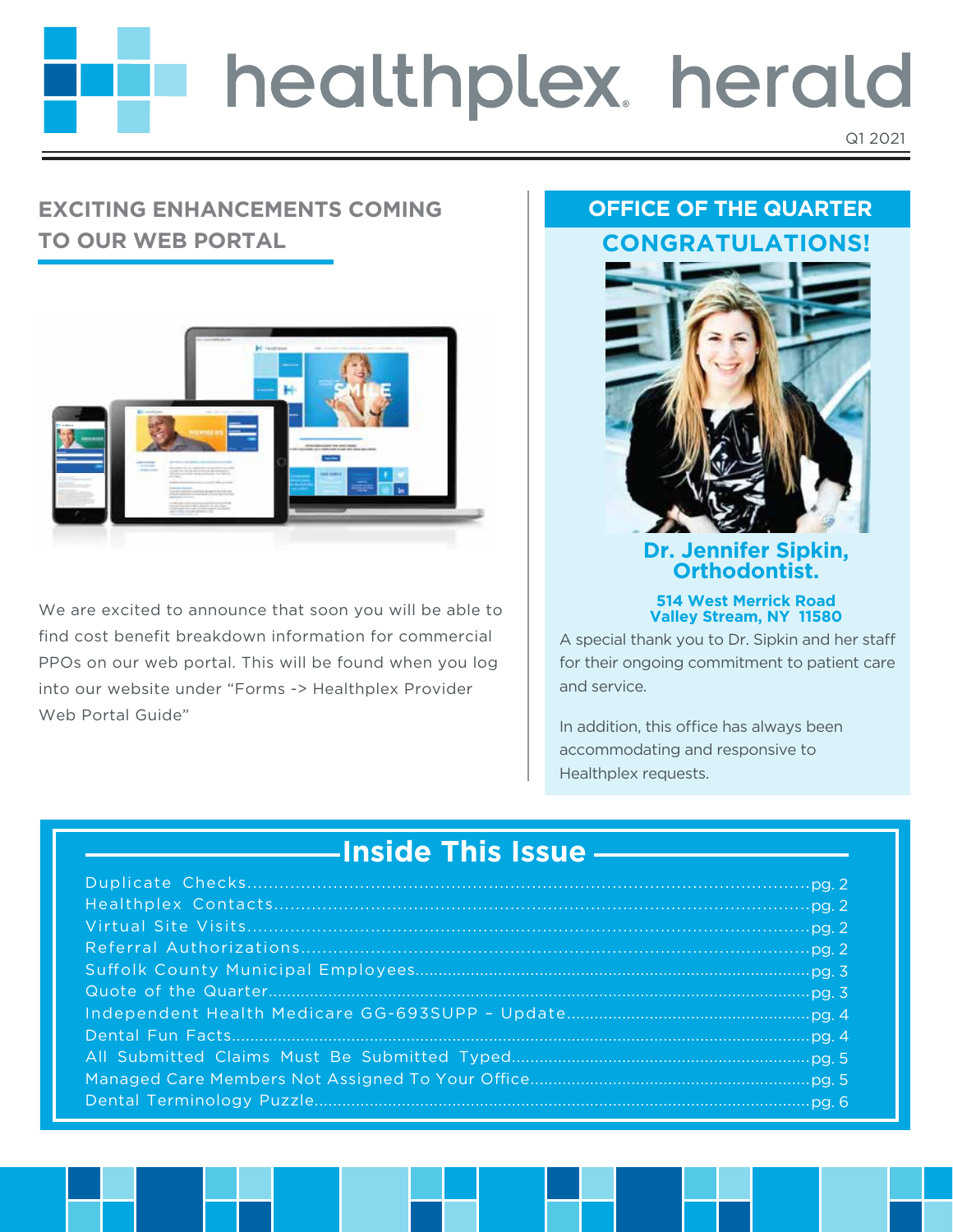#### **Page 2**

## **DUPLICATE CHECKS – HEALTHPLEX IPA (HIPA)**

Your office recently may have received duplicate checks from Healthplex IPA (HIPA)

- Healthplex cannot void and reissue the duplicate check.
- Please do not deposit the duplicate check; it will be rejected by the bank.
- Healthplex will reimburse you \$12.00 for any bounced check fee. Please provide a copy of the notification of a fee from the bank in order to be reimbursed. This should be emailed to the Accounting department at webaccounting@healthplex.com

## **VIRTUAL SITE VISITS**

We are happy to announce that we are staying safe at Healthplex and protecting the safety of our providers and members by conducting virtual site visits.

The decision to conduct virtual site visits went into effect July 2020. Virtual site visits can be done for your office whether you are new to Healthplex or you are a legacy provider. All you need to do is download the "Zoom" application and then use your smart phone or iPad to "walk" us around the office.



## **HEALTHPLEX CONTACTS**

#### **healthplex.com**



**Fax Numbers** *(516 area code)*

|  | Claims542-2614                    |
|--|-----------------------------------|
|  | <b>Provider Relations228-9571</b> |



 Info@healthplex.com ProviderRelations@healthplex.com

## **Phone Numbers**

#### **Provider Hotline.......888-468-2183** *(Options)*

- 1: Eligibility
- 2: Urgent Referrals
- 3: Website Support
- 4: Claims Automated System
- Contracting *(Commercial Programs)* 5:
- Contracting *(Government Programs)* 6:
- 7: Panel Participation

**UM Clinical Review....888-468-5182 Internet Support.........888-468-5171**

#### **REFERRAL AUTHORIZATIONS**

Referral Authorizations can no longer be faxed. They must be mailed to:

> Healthplex, Inc. PO BOX 211672 Eagan, MN 55121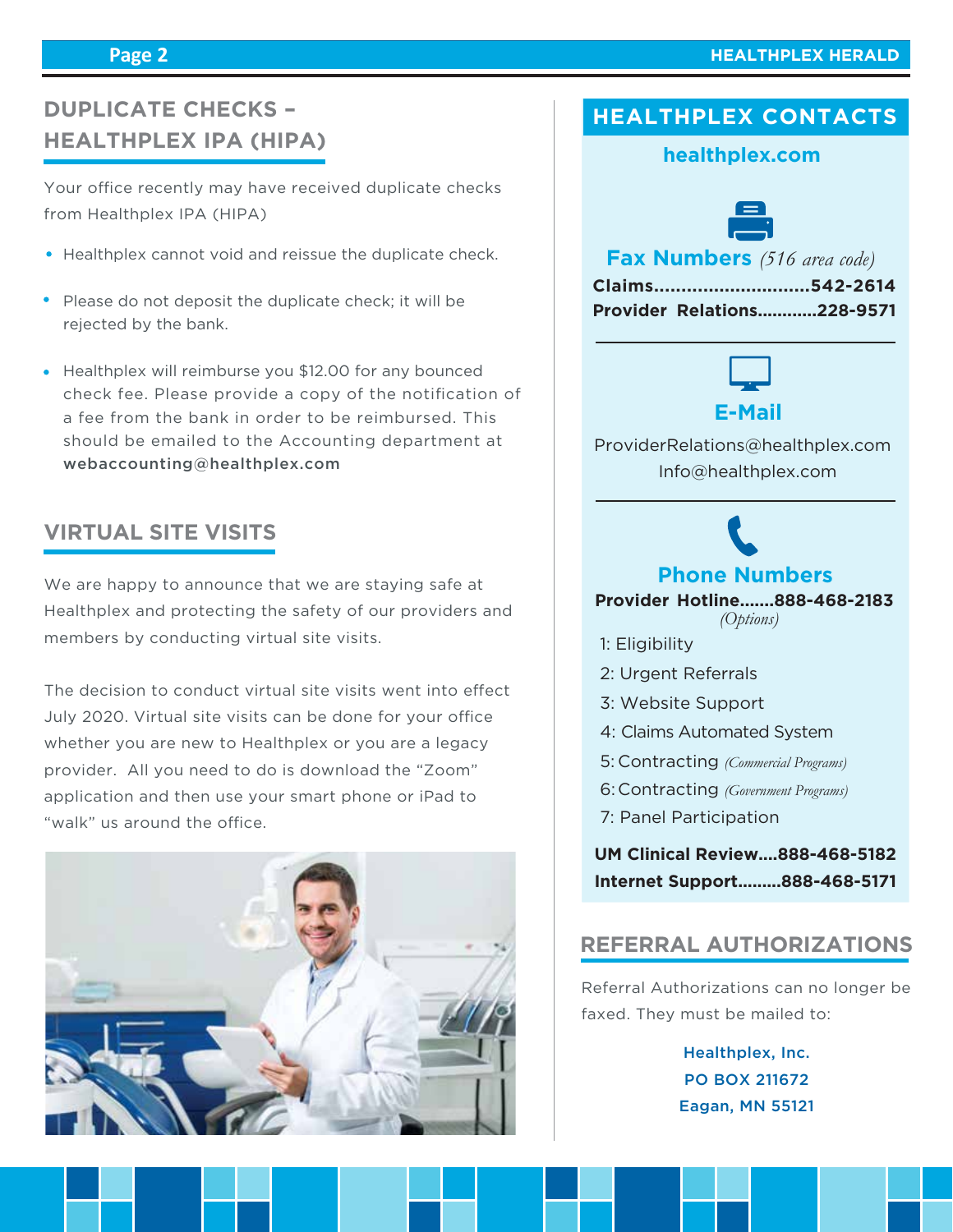## **SUFFOLK COUNTY MUNICIPAL EMPLOYEES**

Healthplex is proud to announce that effective 1/1/21 Suffolk County Municipal Employees Active and SPERP Retirees Group will now be covered under our National Plus Network fully-insured program, group # GG-749. In addition we will also be administering the Suffolk County Municipal Employees No-Cost Basic Retiree self-funded program Group # GG-487RB/RBC.

- **Suffolk County Municipal Employees has two separate plans with Healthplex** *(National Plus and***)** *Self-funded Retiree Basic No-Cost.)*
- National Plus is a 100/100/100 plan with no maximum that allows two implants per year. Ortho for adult/child is a \$2000 maximum.
- The Retiree Basic No-Cost pays at the SCMEBF Fee schedule. \$500 Individual Max/750 Family. Healthplex will administer the SCMEBF dental plan.
- Visit the Healthplex Provider Web Portal for a complete breakdown of the new Suffolk County Municipal Employees Plans. If you are treating a Healthplex member, please have them supply their member ID or their last name and date of birth in order to determine their eligibility, coinsurance to collect, etc.
- Using the web portal is the best way to stay informed.

For assistance on registering for the web portal as well as how to take advantage of the most frequently used features, go to www.Healthplex.com, click on RESOURCES > FORMS >PROVIDER > Healthplex Provider Web Portal Guide.

Claims should only be mailed to Healthplex, Inc. P.O. Box 211672 Eagan MN. 55121.

When submitting claims please make sure all pertinent information is on claim i.e. Tax ID#, Patient ID, Patient DOB, dates of services rendered.

Questions relating to the new SCMEBF program can be directed to the SCMEBF "Rapid Response" email service (memberinfoscmebf@healthplex.com); this is not to be used for eligibility. All other inquiries should be made via the Provider Portal. Healthplex will be honoring pre-authorizations that had been given by ASO/SIDS. In order for Healthplex to honor these pre-authorizations, please attach the previous pre-authorizations to the claim that will be submitted to Healthplex."

## *QUOTE OF THE QUARTER*

*"Today's accomplishments were yesterday's impossibilities."*

 *– Robert H. Schuller*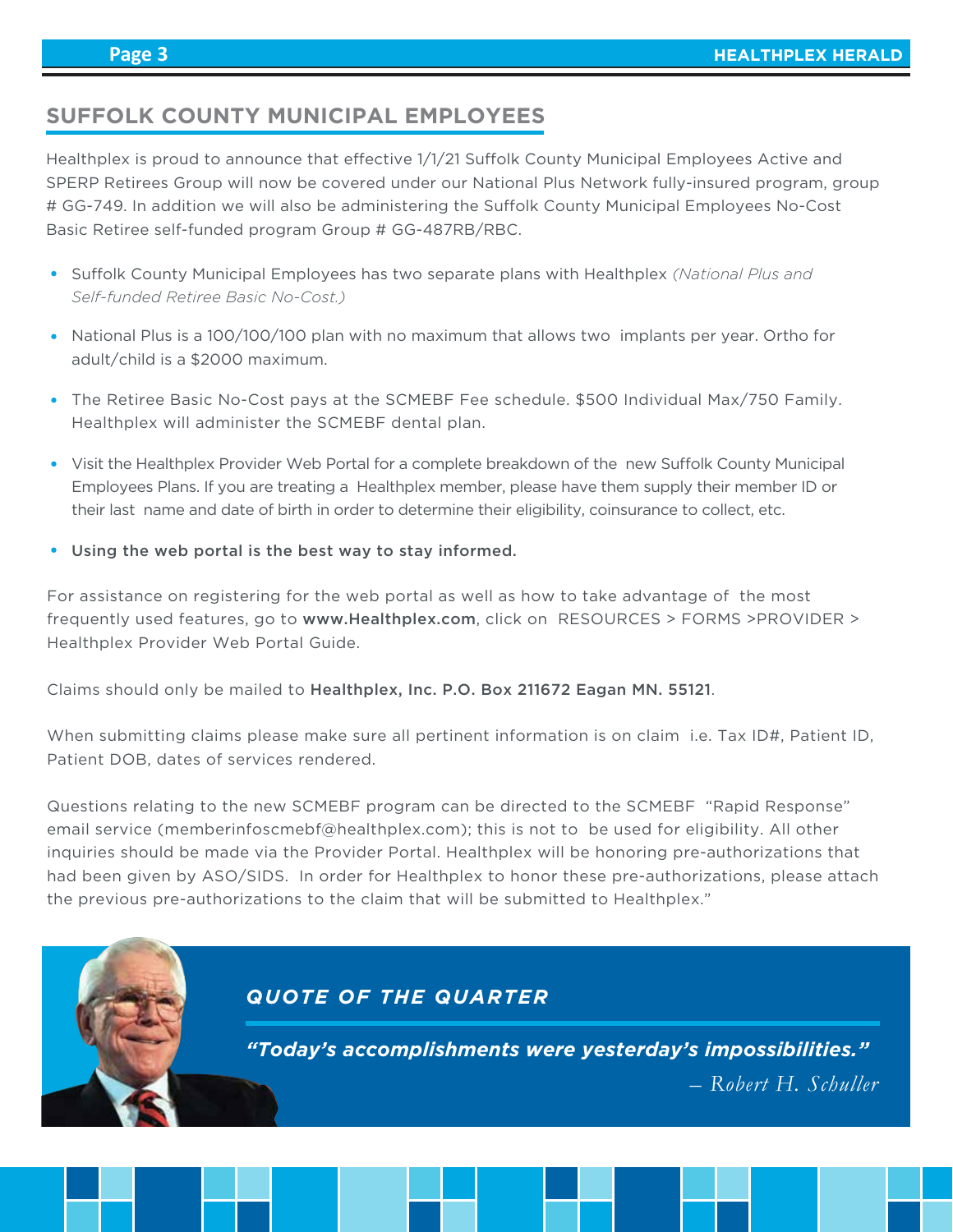## **INDEPENDENT HEALTH MEDICARE GG-693SUPP – UPDATE**

- If your office currently participates with Independent Health Medicare GG-693, please be advised Independent Health has updated their benefits, effective January 1, 2021, to the Optional Supplemental Comprehensive Dental Benefit (GG-693SUPP) plan.
- The Optional Supplemental Comprehensive Dental Benefit (GG-693SUPP) members will now have an annual maximum allowance of \$3,000.
- These members will earn \$750 of comprehensive dental benefits each quarter, and any balance not used will carry over to the next quarter. Any balance not used by December 31st of each year will be forfeited.
- Members will continue to have a cost share of 50% coinsurance.

Please continue to check member eligibility on the web portal as you normally would before rendering services.

## **DENTAL FUN FACTS**

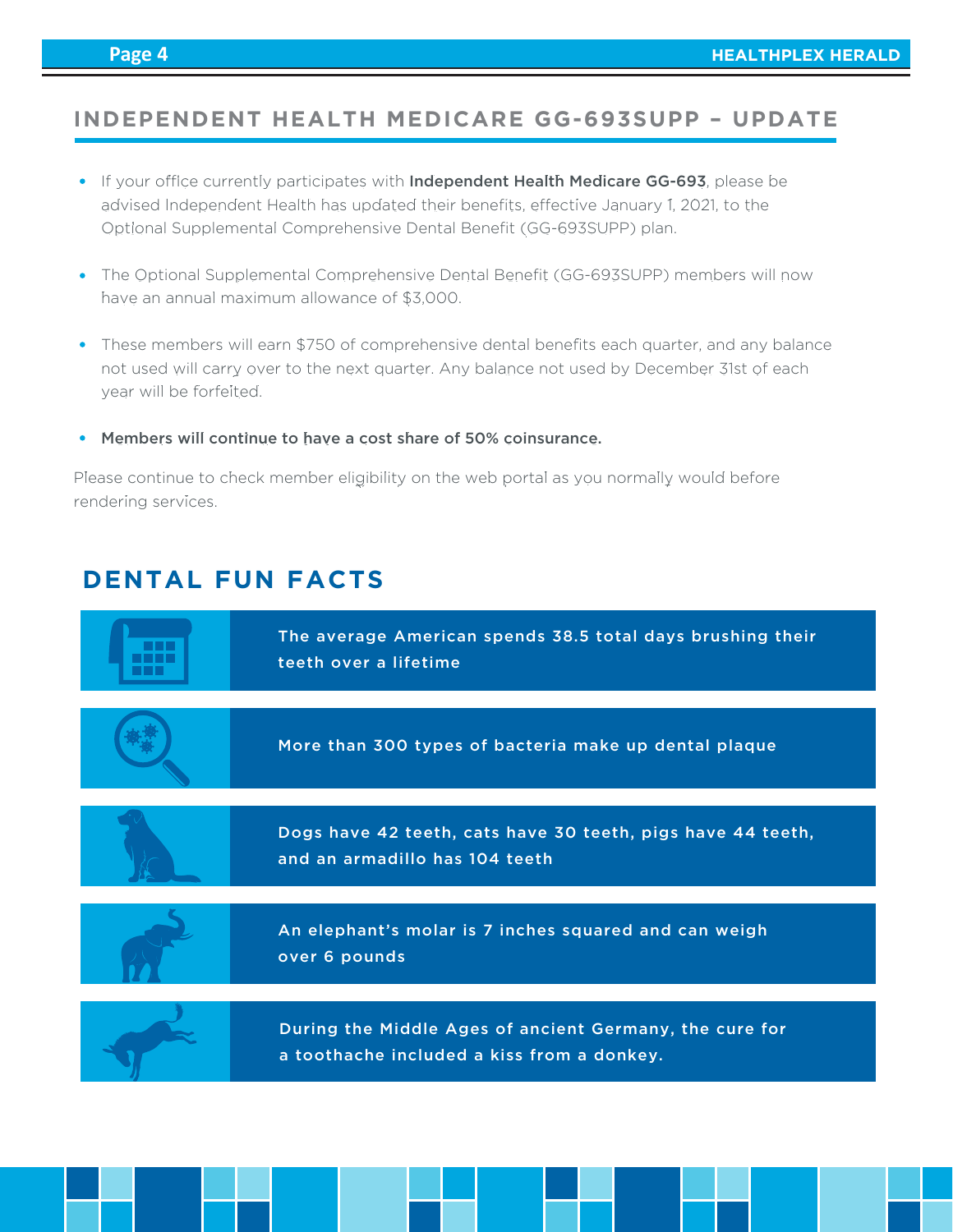## **ALL SUBMITTED CLAIMS MUST BE SUBMITTED TYPED**

Healthplex, Inc. no longer accepts handwritten claim submissions. This will ensure that your submitted claims are processed accurately, quickly, and efficiently.

Submit your typed claims to Healthplex, Inc. through one of the following accepted transmission routes:

Electronic Clearinghouse:

- Select an authorized clearinghouse like Tesia, NEA, Emdeon or DentalXChange
- Use Healthplex Payor ID #11271

Mailing Address: Healthplex, Inc. PO BOX 211672 Eagan, MN 55121

- Do not send via UPS or FedEx
- ALL CLAIMS MUST BE TYPED; handwritten claims will be denied
- Correctly total out box #32 ("Total Fee")

Urgent Request for Prior Authorization or Request for Appeal:

- Contact Healthplex Member Services
	- Providers: Call 1-888-468-2183
	- Members: Call 1-800-468-9868
- During standard business hours: An agent will facilitate receipt and processing of the request during typical business hours.
- Outside standard business hours: Leave a detailed message with the After-Hours Operator.

As fast as the condition requires, the Operator shall either contact the UM Agent on call or forward the detailed message to Healthplex Representatives.

Please refer to the Healthplex Provider Manual for the requirements for claim information submitted to Healthplex, which is available online at: www.healthplex.com.

Look under RESOURCES > PROVIDER > FORMS, for the most up to date Provider Manual.

## **MANAGED CARE MEMBERS NOT ASSIGNED TO YOUR OFFICE**

Offices can see managed members that are not assigned to your office by submitting a claim. Members will be assigned automatically on the day of service and upon receipt of the claim/ encounter form by Healthplex.

A member does not need to be assigned to your office if your office participates on their plan!